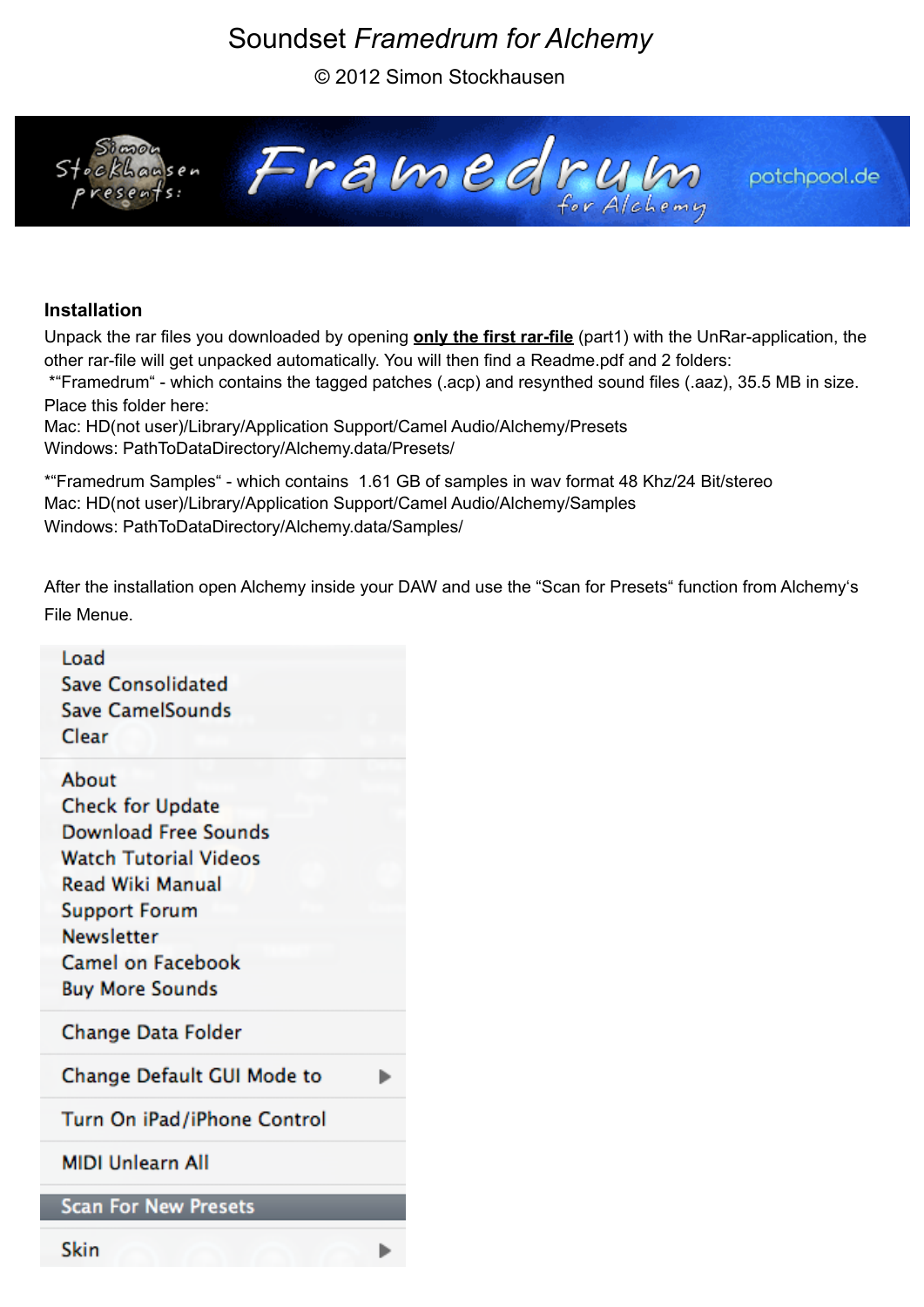#### Your Preset Browser should then look like this:

| Category                                       | Subcategory                 | Sound Library            | <b>Timbre</b>   | Articulation      |                                     | Genre         |  |
|------------------------------------------------|-----------------------------|--------------------------|-----------------|-------------------|-------------------------------------|---------------|--|
| All<br>All                                     |                             | All                      | All             | All               |                                     | AII           |  |
| Bass                                           | Acoustic                    | Alchemistry              | Simple          | Arpeggiated       |                                     | Ambient       |  |
| <b>Brass</b>                                   | Analog                      | Alchemistry Beyond       | Complex         | Tempo Synced      |                                     | Downtempo     |  |
| Drums                                          | <b>Bass</b>                 | Alchemistry Metallur     | Clean           | Pulsing           |                                     | Drum and Bass |  |
| Guitars<br>Bell                                |                             | Dark Brass               | Distorted       | Dry               |                                     | Dubstep       |  |
| Keys                                           | Bowed                       | Factory                  | Bright          | Processed         |                                     | Electronica   |  |
| Leads                                          | Chaotic                     | Framedrum                | Dark            | Mono              |                                     | Urban         |  |
| Mallets                                        | Choir                       | Midrasc                  | Thin            | Chord             |                                     | House         |  |
| Organs                                         | Cinematic                   | Patchpool Subscripti     | Phat            | Glide             |                                     | Industrial    |  |
| Pads                                           | Classic                     | User.                    | Nice            | Slow Attack       |                                     | Pop           |  |
| <b>PRESET</b><br><b>RATING</b>                 |                             | (64 Presets)             |                 |                   |                                     |               |  |
| ***                                            | Beyond the Drum Scape Split |                          |                 |                   |                                     |               |  |
| ***<br>Bodran Pad                              |                             |                          |                 |                   |                                     |               |  |
| * * *<br>Bodranbell Dronepad                   |                             |                          | Author          | Simon Stockhausen |                                     |               |  |
|                                                | Bodranloop 7-8 org          |                          |                 |                   | User Tags Synth Tinkle New Age      |               |  |
| Bodranloop 7-8 Split Continous                 |                             | Framedrum<br>for Alcheny |                 |                   |                                     |               |  |
| ★<br>Bodranloop 7-8 Split Triggered            |                             | potchpool.de             |                 |                   |                                     |               |  |
| Bodranloops 4-4 Split                          |                             |                          |                 |                   |                                     |               |  |
| $\star\star$<br>Bodranloops 4-4 Triplets Split |                             |                          | <b>Comments</b> |                   | A rubberball trill in Granular mode |               |  |
| * *<br><b>Bodranloops Vowel Delays</b>         |                             |                          |                 |                   | and resynthed in Additive mode      |               |  |
| Bowldrum 2Vel RR4                              |                             |                          |                 | <b>EDIT</b>       |                                     |               |  |

#### **Licence agreement and terms of usage**

This license agreement is between you (the licensee) and me (Simon Stockhausen).

1.) The licensee must not distribute the patches and samples from *Framedrum for Alchemy*, resample them, copy or otherwise replicate the patches and samples of this soundset in any commercial, free or otherwise product. That includes sample and audio libraries and patches for samplers and sample based synthesizers. You can of course create such derivates for your own musical work as long as these derivates are only distributed in the context of musical work or sound design.

2.) The license to the soundset *Framedrum for Alchemy* may not be given away or sold.

### **Content**

*Framedrum for Alchemy* contains multisampled framedrum instruments with up to 4 velocity layers and 8 variations per sample (Round Robin). Played with hands and fingers in the centre and on the rim of the drum, rubbing the skin, playing the drum with mallets and sticks and treating it with various objects and materials like rubber balls, tibetian soundbowl, chopsticks, rice and peanuts (in their shell).

This set also contains many patches made from processed Framedrum sounds, treated with granulators, stretching devices, saturators, distortion units, spectral tools, pitch shifters, convolution reverbs and more exotic FX Plug-Ins resulting in a large variety of beautiful and dramatic soundscapes and textures, dark and massive drones, percussive synths, mysterious noises, rich pads, edgy synth sounds and massive impacts.

As nothing beats a real drumming performance there is also a collection of loops in various time signatures, all synced to host tempo by using Alchemy's granular mode and temposynced MSEGs and LFOs.

This set compiled 63 patches / 1 variation with 8 Snapshots each in the Remix Pad, the sample folder contains 1.61 Gigabyte of original samples, 35 MB of resynthed files are included. 35 sfz-files are also included so that you can use the samples and sfzs in other samplers as well.

All Framedrum samples were recorded with 3 Neumann microphones in L-C-R in 48 Khz/24 Bit - U87 center mic - a stereo set of KM 184 for L-R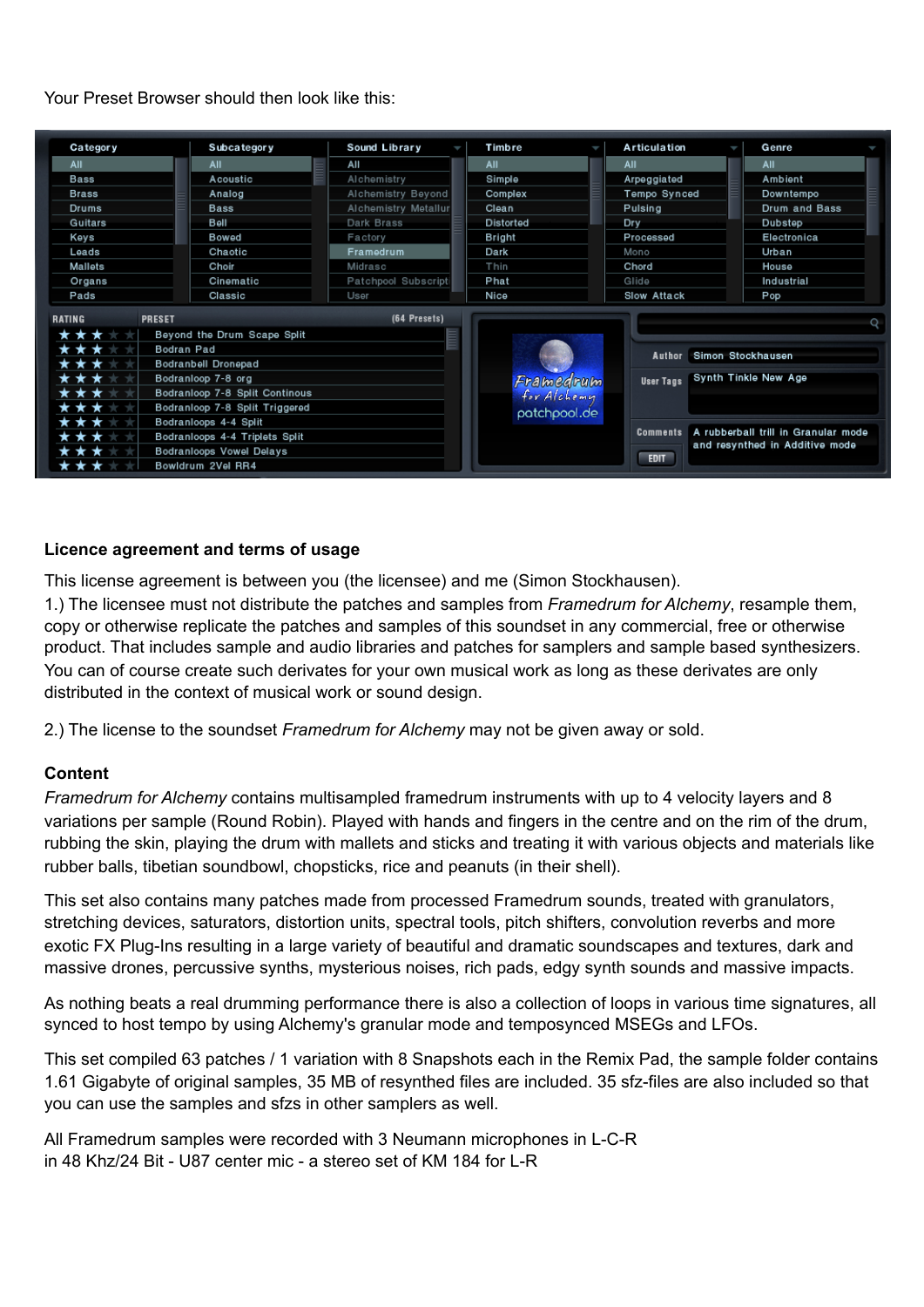As in all my soundsets for Alchemy I make extensive use of Alchemy's complex modulation possibilities and Filters, often intermodulatin LFOs/MSEGs/Sequencers with each other and assigning numerous parameters to a single Controller. This enables the user to deeply interact with the sounds and shape it according to his needs and preferences. Also the patches can serve as a starting point for the user's own creations when loading new samples into them and then using the pre-assigned Controllers and Snapshots in the Remix Pad.

NOTE: This Sound Bank requires the full version of Alchemy. It does not work with the Alchemy player version.

# **CPU**

All patches were programmed at a sample buffer of 128 samples inside Logic on a Mac 8-core 3 Ghz computer. I paid a lot of attention to the CPU consumption, if a patch puts too much strain on your system whilst tracking, lower the voice count in the patch or decrease the release time, as many samples have a long natural decay sampled and the release times are usually set quite high with those instruments. You can raise the voice count again when rendering the track/bouncing your project. Also when mixing and not tracking I would advise you to raise the sample buffer, as latency is not an issue in that case.

## **Patchlist**

For the first time I'm not using my own subcategories anymore, as they don't show up in Alchemy's browser anyway. Instead I've used the subfolders defined as the Alchemy standard, this makes things more compatible with the browser system. One thing I noticed: when I e.g. drop a patch into the synth folder but also categorize it as a soundscape in the attributes, it will appear in the Soundscape category because alphabetically "Soundscape" comes before "Synth" - a bit confusing...

Some of the playing tips and comments from the patchlist below were also included in the "Comments" field of the presets.

All 8 Performance Controllers as well as both x/y-pads are assigned for each patch. As many patches use split sounds with samples spread out across the whole range of a keyboard with 88 keys, the usage of a large Masterkeyboard is recommended. Aftertouch was sometimes used for instant control, I use the abbreviation "AT" in the patchlist. When I ran ot of Performance Controllers I used the MDecay and MSustain knobs if these were not needed for the respective patch.

| <b>Category Bass</b>              | <b>Remarks</b>                                                                                                                                                                                                                                                                                                                                                                   |
|-----------------------------------|----------------------------------------------------------------------------------------------------------------------------------------------------------------------------------------------------------------------------------------------------------------------------------------------------------------------------------------------------------------------------------|
| <b>Chopstick Bass</b><br>9Vel RR3 | 27 samples made by slapping a chopstick on the frame of the drum moving<br>the stick into the center of the drum a bit with each accent so that different<br>overtones occur going through the harmonic scale (Phythagoras). That<br>results in 9 velocity layers and I made 3 variations for each sample (3x)<br>Round Robin): Snaps 6-8 have nothing to do with Bass really :) |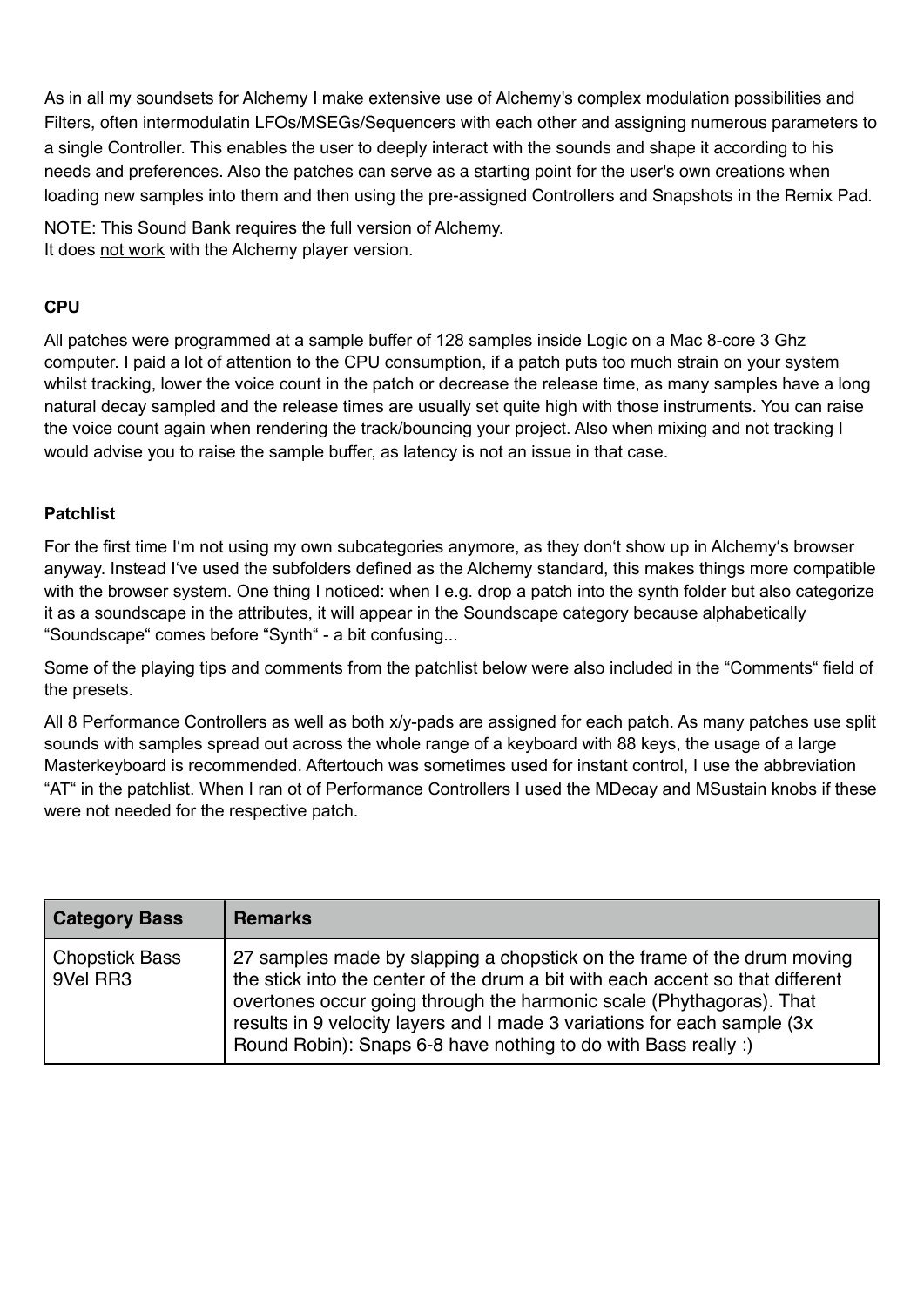| <b>Category Drums</b>                    | <b>Remarks</b>                                                                                                                                                                                                                                                                                                                                                                                                                      |
|------------------------------------------|-------------------------------------------------------------------------------------------------------------------------------------------------------------------------------------------------------------------------------------------------------------------------------------------------------------------------------------------------------------------------------------------------------------------------------------|
| Bodranloop 7-8 org                       | Framedrum loop in 7-8, 8 bars long, tempoysynced, root note: C3 - original<br>BPM: 80 - the more your host tempo differs from that tempo the more<br>granulated the loop(s) will sound.                                                                                                                                                                                                                                             |
| Bodranloop 7-8<br><b>Split Continous</b> | 4 temposynced loops in 7/8, each one has a range of 2 octaves - root notes<br>at C1-C3-C5-C7 - the MSEGs syncing the loops are running in continous<br>mode meaning the sample is not retriggered when pressing a new key. This<br>keeps the flow of the loops while playing melodic lines.                                                                                                                                         |
| Bodranloop 7-8<br><b>Split Continous</b> | A variation where the MSEGs are triggereing the samples from the start with<br>each note you play                                                                                                                                                                                                                                                                                                                                   |
| Bodranloops 4-4<br>Split                 | Thirteen 4/4 loops mapped on the white keys from C2-A3 - the top 3 are 4<br>Bars long, the others are 2 Bars long, there is a processed loop playing on<br>D3 - original BPM: 130                                                                                                                                                                                                                                                   |
| Bodranloops 4-4<br><b>Triplets Split</b> | Eleven triplet-based loops in 4/4 mapped on the white keys from C2-F3,<br>there are 2-bar, 4-bar and 8-bar loops available                                                                                                                                                                                                                                                                                                          |
| <b>Bodranloops Vowel</b><br>Delays       | temposynced loops, pure and processed root notes at G2 - sources A+C play<br>double time - adjust Grainsize with inverted Ctrl 1 the higher you play                                                                                                                                                                                                                                                                                |
| Deep Drumhits<br><b>RR8 Split</b>        | Split Point C3/C#3 - reversed Hits in the upper half                                                                                                                                                                                                                                                                                                                                                                                |
| <b>Dynamic Textures</b><br><b>Split</b>  | Dynamic swells and decays in 4 and 8 seconds, src A in Sampler mode, src<br>B in Granular mode (Crl 6 for sample speed) - the 4 second long samples are<br>mapped between C2-A2 (white keys), the 8 second long samples between<br>C3-A3, Ctrl 1 for pitching the samples up/down<br>RevMix -> MDecay - RevSize -> MSustain<br>some crazy textures are available, enjoy the snaps!                                                  |
| <b>Electrokit Split</b>                  | 7 processed Framedrum samples mapped across the keyboard - Sample<br>and Granular Mode are available in sources A/B, scratch source B wih<br>Controller 7                                                                                                                                                                                                                                                                           |
| FD 4 Articulations<br>Layered 4Vel RR8   | 4 multisampled articulations in 4 sources, tuned, Snaps 7+8 sound like tuned<br>clay drums - when Ctrl 3 is down the LP Cutoff is velocity sensitive, a tuned<br>Bandpass Filter can be brought in with Filter Mix (Ctrl 7)                                                                                                                                                                                                         |
| FD untuned 5 Art<br>Split 4Vel RR8       | 5 articulations in one patch - 4 velocity layers and 8 alternations each<br>(Round Robin):<br>left hand (on the frame): C1-B1 - 3rd and 4th finger alternating for the lower 2<br>velocities, and both fingers for the 2 louder velocities<br>right thumb articulation drum centre: C2-B2,<br>right hand between centre and frame C3-B3,<br>swishes right hand - 2 velocity layers: C4-C6<br>muted articulation thumb centre: C0-B0 |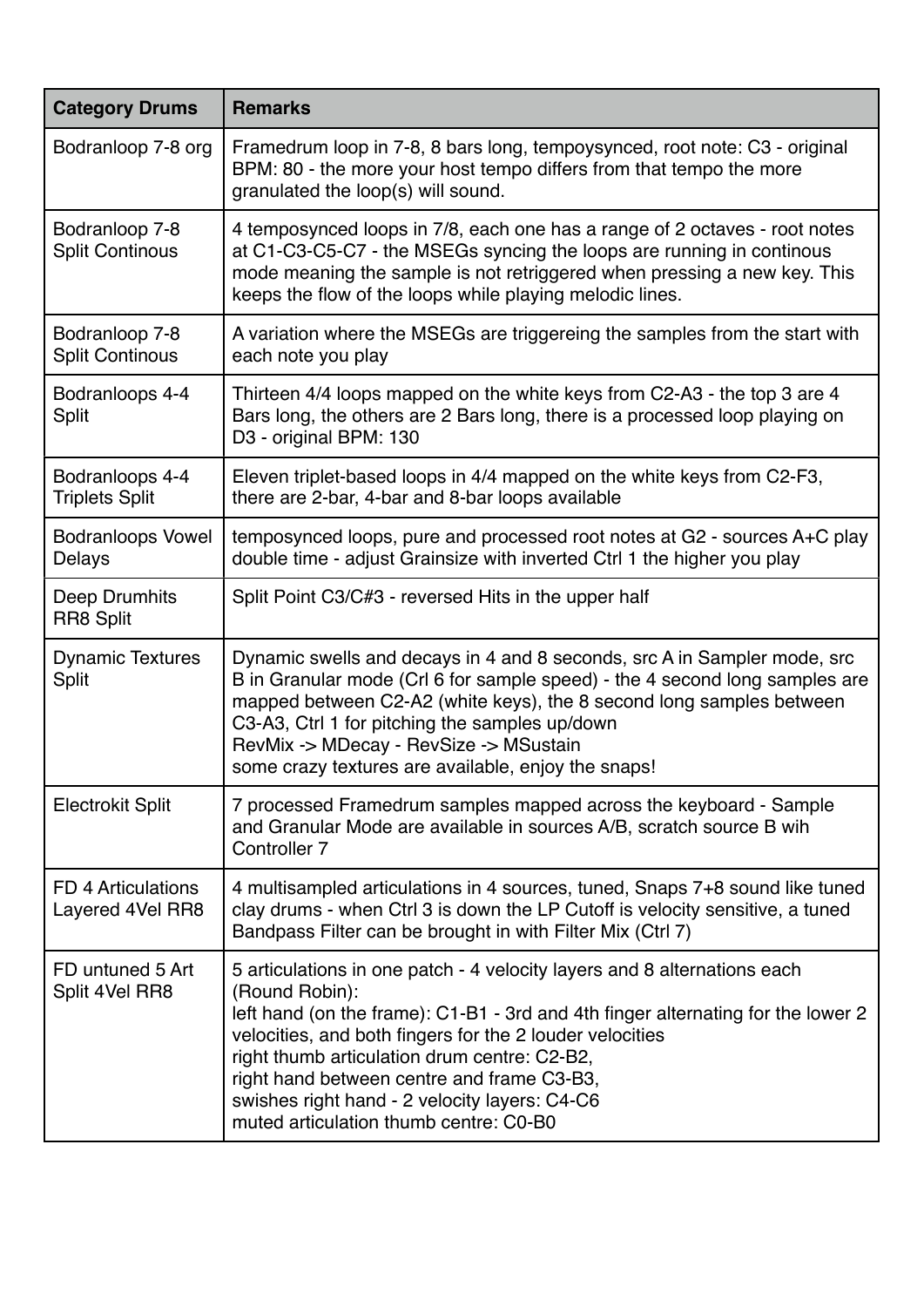| <b>Category Drums</b>                      | <b>Remarks</b>                                                                                                                                                                                                                                                                            |
|--------------------------------------------|-------------------------------------------------------------------------------------------------------------------------------------------------------------------------------------------------------------------------------------------------------------------------------------------|
| <b>Framedrum Gongs</b><br>4Vel RR3         | Hanging the Framedrum into a gongstand so that it can freely resonate and<br>decay, played with with soft mallets, sounds like a timpani and has a massive<br>bass in the lower octaves - 4 velocity layers and 3x Round Robin - source A<br>in Sampler mode, source B in Granular mode   |
| <b>Framedrum Gongs</b><br><b>All Split</b> | 17 Framedrum gong samples between C2-E4 and 4 long textures between<br>F4-B4 (30 seconds up to 1:48 on B4 which is a long stochastic TimpImprov)<br>bring in tuned Combfilter with x2, tune it down with y2                                                                               |
| Framedrum<br><b>Granular Dynamics</b>      | src A+B play tremolating swells and decays (4), B+D play 8 second samples.<br>all sources in Granular mode - Gliss (Ctrl y2) corresponds to sample speed<br>(Ctrl 1) - inverted MDecay->RevLength - try holding some notes and morph<br>through the patches while playing, try all ranges |
| <b>Massive Sticks</b>                      | 4 processed stick hits in 4 sources with a long decay - try all ranges - be<br>careful with the volume when switching Snaps!                                                                                                                                                              |
| <b>Muted Framedrum</b><br>4Vel 8RR         | Hitting the drum with the thumb of the right hand muting the skin with the<br>right arm - 4 velocity layers, 8x Round Robin - mapped from C0-C4, root note<br>Eb2 - src A: Sampler, src B: Granular, some fat subbass snaps in there                                                      |
| <b>Resohits Split</b>                      | 5 Hits split across the keyboard from C1-C6 - hitting the Framedrum very<br>hard with the flat hand right in the centre<br>scr A: Sampler - src B: Granular                                                                                                                               |
| <b>Rimfingers RR10</b>                     | Hitting the drum with 2 or 3 fingers very hard on the frame (ouch!!) - 10<br>variations/Cycle Round Robin                                                                                                                                                                                 |
| <b>Timp Textures Split</b>                 | 3 long timpani-like tremoli split across the keyboard - split points: E2/F2 - E4/<br>F4 - played with soft mallets on the Framedrum hanging in a gong stand so it<br>can fully resonate and decay - src: A in Granular mode                                                               |

| <b>Mallets</b>                              | <b>Remarks</b>                                                                                                                                                                                                          |
|---------------------------------------------|-------------------------------------------------------------------------------------------------------------------------------------------------------------------------------------------------------------------------|
| Bowldrum 2Vel<br>RR4                        | Muting the Framedum with a tibetian soundbowl, hit with soft mallets - 2<br>velocity layers, the higher one having a metallic accent - root note: E2<br>4x Round Robin                                                  |
| <b>Bowldrum Rattle</b><br>2Vel RR4          | Placing the soundbowl on the drumskin and hitting it with a soft mallet so that<br>the drumskin rattles/sizzles with each accent, 2 velocities - 4x Round Robin -<br>sounds like an ethnic maellt instrument somehow :) |
| <b>Mallets and Sticks</b><br>Perc RR4 Split | Pure and processed samples 4x Round Robin - split point: B3/C4, sources A<br>+B: Sampler Mode - sources C+D: Granular Mode, the processed samples<br>have a very long decay with interesting textural changes           |
| <b>Mallets and Sticks</b><br>RR4            | Layered mallet and stick hits, both sources in Granular mode - quite a sweet<br>soft bell-like instrument in the higher ranges above C4, pretty massive in the<br>lower octaves                                         |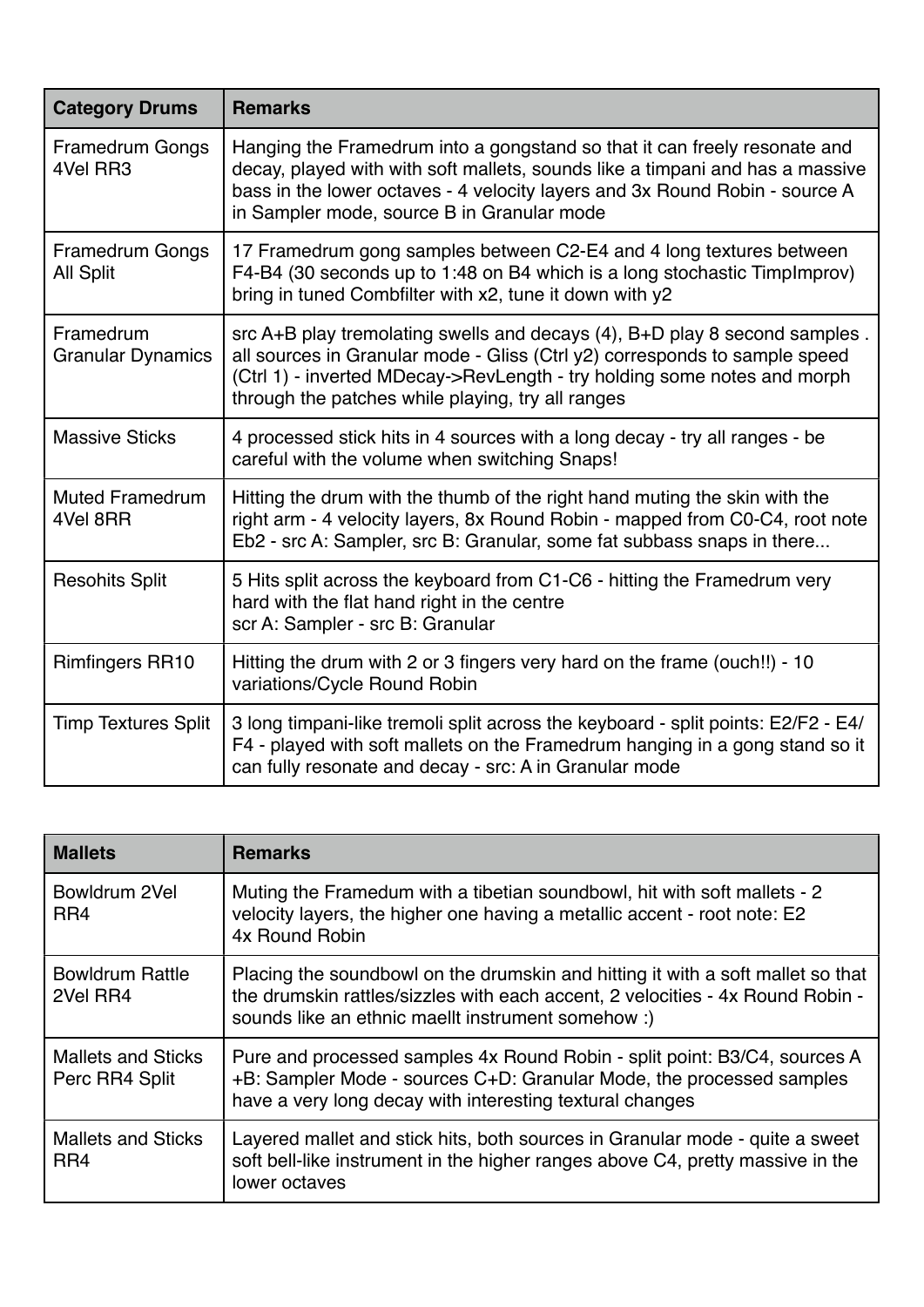| <b>Mallets</b>         | <b>Remarks</b>                                                                                                                                           |
|------------------------|----------------------------------------------------------------------------------------------------------------------------------------------------------|
| <b>Massive Mallets</b> | 4 processed mallets hits in 4 sources with a long decay - try all ranges -<br>when Ctrl 2 (RM Mix) is up the RM frequency is controllable via Aftertouch |

| <b>Pads</b>                      | <b>Remarks</b>                                                                                                              |
|----------------------------------|-----------------------------------------------------------------------------------------------------------------------------|
| <b>Bodran Pad</b>                | Processed drumhits treated with a vowel filter amongst other things                                                         |
| <b>Bodranbell</b><br>Dronepad    | scr A: Sampler mode - src B+D: additive mode wit resynthed drumbell<br>sounds - Snaps 4+8 for warm and more pure pad sounds |
| Hypnopad                         | sources A+B in Sampler mode, src C in additive mode<br>Snaps 5-8 are rhythmically animated                                  |
| Metadrumdronepad<br><b>Split</b> | Multisampled drumdrones processed in Metasynth sampled over 4 octaves<br>src A: Sampler mode - src B: Granular mode         |
| Windpad                          | Scr A: Sampler mode with multisampled windpad made from stretched drum<br>sounds - src B: additive mode                     |

| <b>Soundscapes</b>                    | <b>Remarks</b>                                                                                                                                                               |
|---------------------------------------|------------------------------------------------------------------------------------------------------------------------------------------------------------------------------|
| Beyond the Drum<br><b>Scape Split</b> | All sources in Granular mode - split point at C4-C#4 - the sounds in the<br>lower half have a vocal-like quality to them - bring in source C with<br>Controller <sub>7</sub> |
| Bowldrum Automorph                    | Bowldrum hits and swells - Morphing between the 4 sources is performed<br>by 2 LFOs - Ctrl 5 brings in tuned combfilter (key follow)                                         |
| <b>Bowldrum Mystery</b><br>Scape      | When Contr 3 is down the amplitude of the ADSR controlling the Cutoff is<br>velocity sensitive                                                                               |
| <b>Bowldrum Scape</b>                 | Natural and processed bowldrum sounds, src A+B play in Sampler mode,<br>scr C: Additive - src D: Spectral                                                                    |
| <b>Chopstick Mystery</b>              | 2 sources in Granular mode, sample playhead position of src B is<br>controlled by LFO 3                                                                                      |
| <b>Chopstick Quartet</b>              | 4 textural samples slapping a chopstick on the rim of the drum<br>Snaps 1-4: Experimental Sound Art - Snaps 5-8: combed sounds with a<br>clear pitch                         |
| Chopstick<br>Swishdrones              | Swishing on the frame of the drum with chopsticks - pure and processd<br>samples - sources A-C: Granular mode, src D: spectral mode                                          |
| <b>Cinematic Drone Split</b>          | Splitpoint: C3/C#3 - crossfade between samples and resynthed sounds<br>with Ctrl x1 - sample in src B plays up to C5                                                         |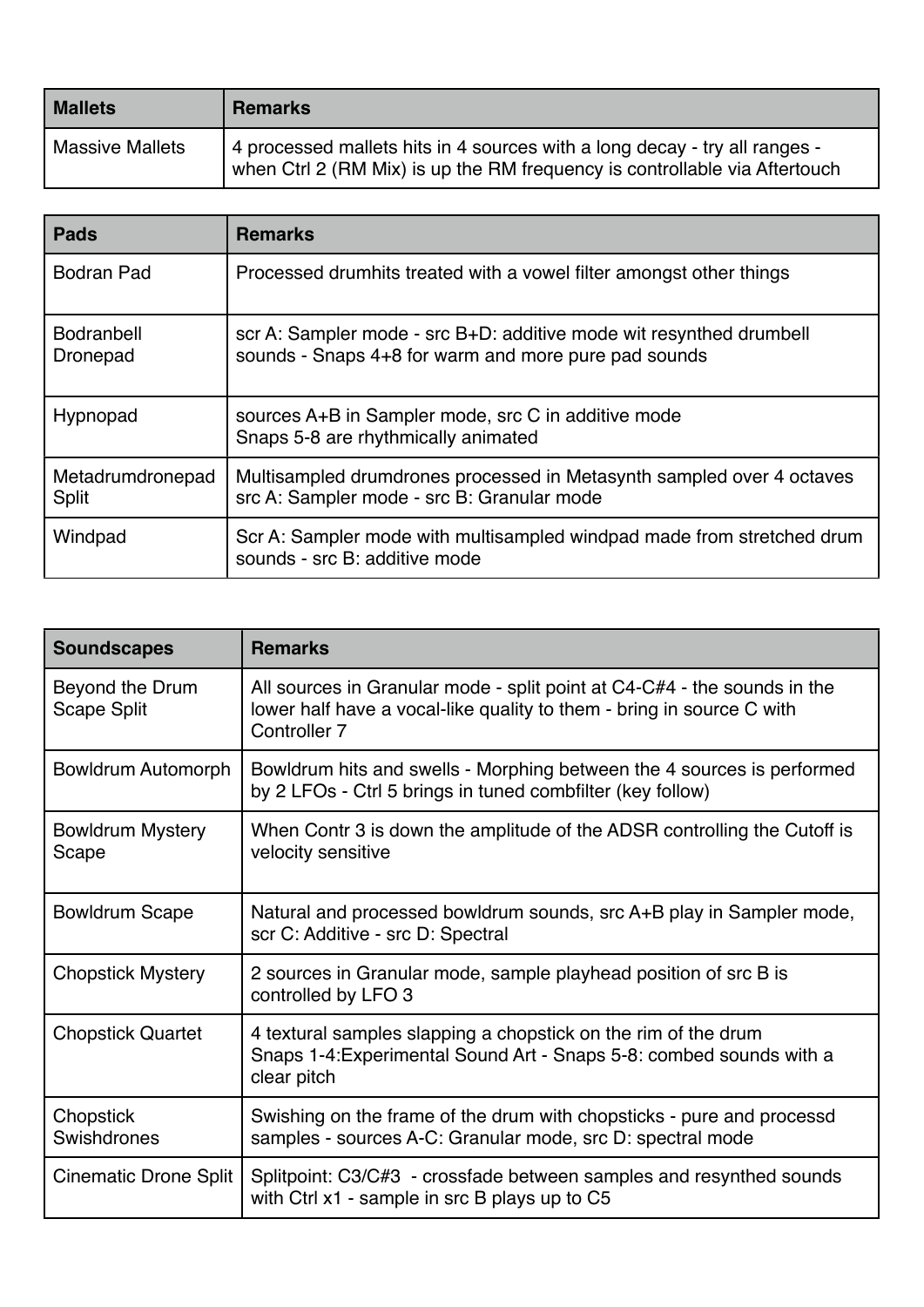| <b>Soundscapes</b>                             | <b>Remarks</b>                                                                                                                                                                                                                                                                                              |
|------------------------------------------------|-------------------------------------------------------------------------------------------------------------------------------------------------------------------------------------------------------------------------------------------------------------------------------------------------------------|
| <b>Convodrones Split</b>                       | sfz with 4 multisampled stretched and convoluted drumdrones<br>src A: Sampler - src B in Granular mode Src B plays them temposynced<br>forth and back<br>ranges: drone 1: C-1-B0, drone 2: C1-G2, drone 2: Ab2-Eb4<br>drone 3: E4-C7                                                                        |
| <b>Crushed Framedrum</b><br>Split              | 10 crushed and looped Framedrum samples split across the keyboard<br>from C-1-C7 - src A: Sampler - src B: Granular                                                                                                                                                                                         |
| Drama Scape                                    | Pure and processed samples made from rolling peanuts (in their shells) in<br>the drum - src A: Sampler - src B-D Granular                                                                                                                                                                                   |
| Dreamy Bodran<br>Scape                         | Metasynthed drumsounds in sources A-C and a soundscape in source D -<br>all 4 sources play in Granular mode                                                                                                                                                                                                 |
| Echo Madness Split                             | 3 sources in Sampler mode play different segments of a processed drumhit<br>mapping: src A: C-2-B2, src B+C: C3-C6                                                                                                                                                                                          |
| <b>Granular Maze Split</b>                     | Granulated Framedrum samples and an irregular tremolo, source A:<br>Sampler, source B: Spectral, sources C+D: Granular                                                                                                                                                                                      |
| Land in Major                                  | Stretched and retuned drum texture - src A Sampler mode plays up to C4 -<br>src B additive mode plays full range - Snap 5 for Stabs, some fast pitch<br>sequencing going on in src B in Snaps 7+8 - play long notes in the lower<br>ranges for cinematic swells (Snap 1)                                    |
| <b>Magic Swishes</b>                           | Processed stickswishes - sources ABD: Granular, source C: Sampler<br>AT->Pitchmod src B                                                                                                                                                                                                                     |
| <b>Massive</b><br><b>Stretchloopbass Split</b> | Sources A+B: Sampler, src D: Additive - when Ctrl 4 is down, velocity<br>sensitive ADSR2 controls the filter rise/fall - split point for src A/B: Eb2/E2                                                                                                                                                    |
| Meta Bodran Scape<br><b>Split</b>              | Metasynthed Framedrum accel, 3 sources in Sampler mode play 3<br>different segments of that sample - (overlapping) mapping: src A: C-2-C3,<br>scr B: C3-C5, src: C4-G8                                                                                                                                      |
| <b>Metaswishes Split</b>                       | Metasynthed chopstick swishes in sources A+B, samples of swishing rice<br>inside the Framedrum in sources C+D - split point: C4/C#4                                                                                                                                                                         |
| <b>Peanuts and Rice</b><br>Textures Split      | 17 textures made by swishing/rolling/turning peanuts (in their shells) and<br>rice inside the Framedrum - mapped/grouped from C2/C3/C4/C5 upwards<br>only on the white keys - src A: Sampler, src B: Granular<br>2 processed texture on C5/D5<br>bring in tuned Combfilter with Ctrl 2, tune it with Ctrl 3 |
| <b>Phrygian Stretch</b>                        | Stretching and retuning a Framedrum sound to a phrygian scale,<br>sources A+B play the same sample - A in Sampler mode, B in Granular<br>mode, src C plays a processed derivative, and source D plays a winddrone<br>sample                                                                                 |